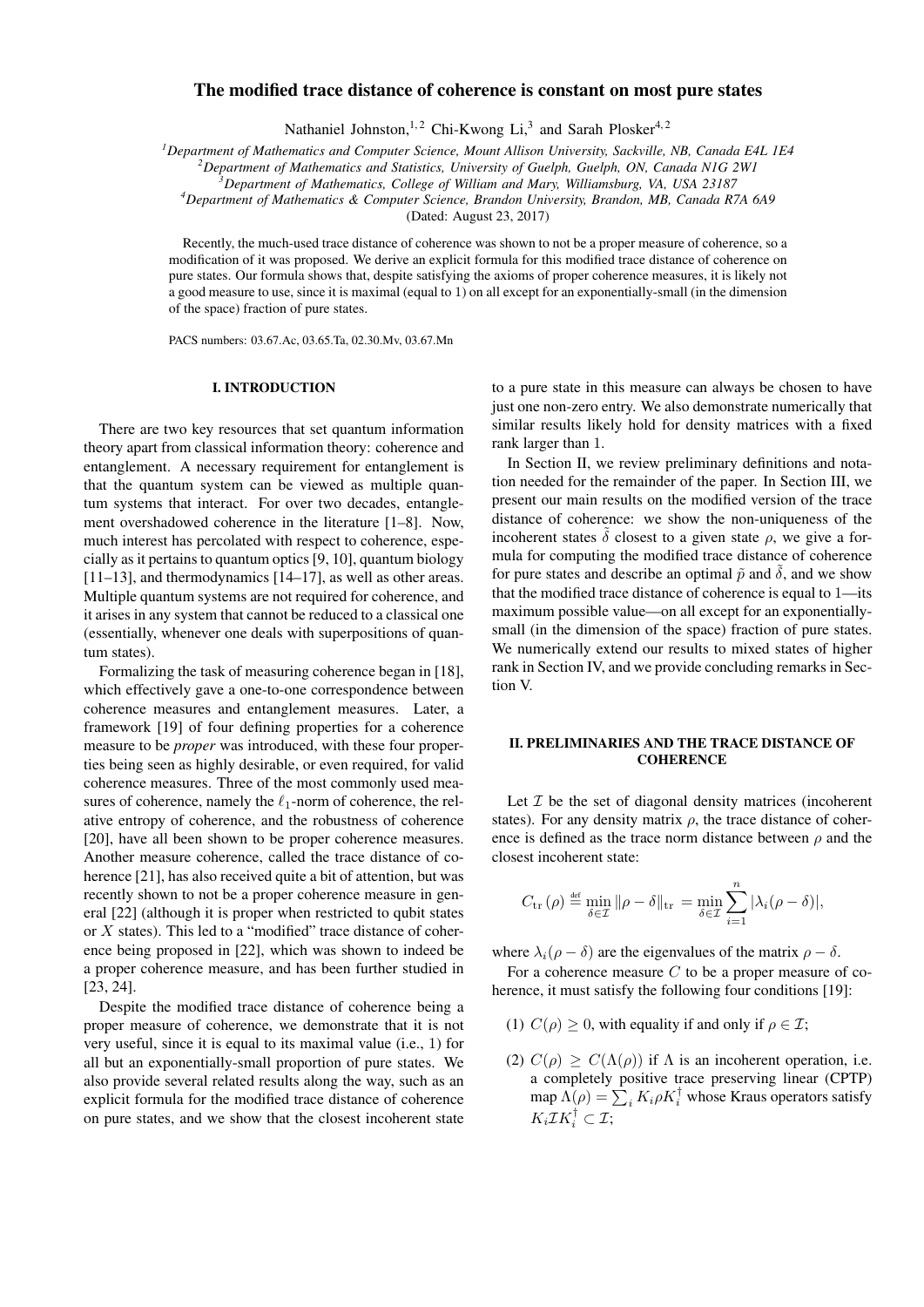- (3)  $C(\rho) \ge \sum_j p_j C(\rho_j)$  where  $p_j = \text{tr}(K_j \rho K_j^{\dagger}), \rho_j =$  $(K_j \rho K_j^{\dagger})/p_j$ , and  $\{K_j\}$  is a set of incoherent Kraus operators (that is, Kraus operators that satisfy  $K_i \mathcal{I} K_i^{\dagger} \subset$  $\mathcal{I}$ ); and
- (4)  $\sum_j p_j C(\rho_j) \geq C(\sum_j p_j \rho_j)$  for any set of states  $\{\rho_j\}$ and any probability distribution  $\{p_j\}$ .

Items (3) and (4) above (monotonicity under selective measurements on average and non-increasing under mixing of quantum states (convexity), respectively) are equivalent to  $C(p_1\rho_1 \oplus p_2\rho_2) = p_1C(\rho_1) + p_2C(\rho_2)$  for all block-diagonal states  $\rho$  in the incoherent basis [22]; this equation is more readily manipulated and was shown to be violated for the trace distance of coherence (and in particular, condition (3) above does not hold for the trace distance of coherence).

In order to address this problem, the following *modified trace distance of coherence* (originally called "modified trace norm of coherence") was proposed [22]:

$$
C'_{\text{tr}}(\rho) \stackrel{\text{def}}{=} \min \{ \|\rho - p\delta\|_{\text{tr}} : \delta \in \mathcal{I}, p \in [0, \infty) \}.
$$
 (1)

The advantage of this measure is that it really is a proper coherence monotone (i.e., it satisfies conditions (1)–(4) above), while still retaining the "spirit" of the trace distance of coherence.

### III. MAIN RESULTS

In the  $n = 2$  case, the modified trace distance of coherence coincides with the familiar  $\ell_1$ -norm of coherence:

$$
C_{\ell_1}(\rho) \stackrel{\text{\tiny def}}{=} \sum_{i \neq j} |\rho_{ij}|.
$$

While this fact is already known [23], we state it as a theorem and include an alternate proof below that illustrates the non-uniqueness of "the" state  $\tilde{\delta} \in \mathcal{I}$  attaining the minimum of  $C'_{tr}$  for a given  $\rho$ . This non-uniqueness is important, as it plays a role in the pure state result that we will prove shortly.

**Theorem 1.** *If*  $\rho \in M_2(\mathbb{C})$  *then*  $C'_{\text{tr}}(\rho) = C_{\ell_1}(\rho) = 2|\rho_{12}|$ *.* 

*Proof.* We compute

$$
\|\rho - p \cdot \text{diag}(d_1, d_2)\|_{\text{tr}} = \left\| \begin{pmatrix} \rho_{11} - pd_1 & \rho_{12} \\ \rho_{21} & \rho_{22} - pd_2 \end{pmatrix} \right\|_{\text{tr}}
$$

$$
= \left\| \begin{pmatrix} \rho_{12} & \rho_{22} - pd_2 \\ \rho_{11} - pd_1 & \rho_{21} \end{pmatrix} \right\|_{\text{tr}} \ge 2|\rho_{12}|,
$$

where the inequality holds with equality if and only if  $\rho_{22}$  −  $pd_2 = \rho_{11} - pd_1 = \mu$  for some  $\mu$  with  $|\mu| \leq |\rho_{12}|$ . So, the optimal solution set for diag  $(dp_1, dp_2) \in \mathcal{I}$  equals

$$
\left\{\text{diag}\left(\rho_{11}-\mu,\rho_{22}-\mu\right): -|\rho_{12}| \leq \mu \leq \min\{\rho_{11},\rho_{22}\}\right\}.
$$

In particular, we can choose  $\mu = 0$  to get  $\delta = \text{diag}(\rho_{11}, \rho_{22})$ so that

$$
\rho - \text{diag}(pd_1, pd_2) = \rho_{12} E_{12} + \rho_{21} E_{21},
$$

where  $E_{ij}$  is an appropriately sized matrix with 1 in the  $(i, j)$ th position and zeros elsewhere. The above expression has trace norm equal to  $2|\rho_{12}|$ , which equals  $C_{\ell_1}(\rho)$ .

The above proof shows that the incoherent state attaining the minimum in the modified trace distance of coherence is very non-unique in general. For example, instead of choosing  $\mu = 0$  like we did in the proof, we could have chosen  $\mu =$  $-|\rho_{12}|$  to get the incoherent state diag  $(\rho_{11}+|\rho_{12}|, \rho_{22}+|\rho_{12}|)$ so that

$$
\rho - \text{diag}(pd_1, pd_2) = -|\rho_{12}|I + \rho_{12}E_{12} + \rho_{21}E_{21},
$$

which also has trace norm equal to  $2|\rho_{12}|$ .

Next, we present an explicit method of computing  $C'_{tr}(|x\rangle\langle x|)$  (i.e., the modified trace distance of coherence when restricted to pure states) that is analogous to the method that was derived in [25] for the (standard) trace distance of coherence. It turns out that the formulas involved for this version of the trace distance are actually significantly simpler than they were for the original version. In particular, we show that  $C'_{tr}(|x\rangle\langle x|)$  is simply a function of the largest entry of  $|x\rangle$ , which we denote by  $|||x\rangle||_{\infty} := \max_{j} { |x_j| }$ .

**Theorem 2.** *Suppose*  $|x\rangle \in \mathbb{C}^n$  *is a pure state.* 

*a) If*  $||x\rangle||_{\infty} \leq 1/$ √  $\overline{2}$  then  $C'_{tr}(|x\rangle\langle x|) = 1$ . Further*more, an optimal p in* (1) *is*  $\tilde{p} = 0$ *.* 

b) If 
$$
|||x\rangle||_{\infty} > 1/\sqrt{2}
$$
 then

$$
C'_{\text{tr}}\left(|x\rangle\langle x|\right) = 2|||x\rangle||_{\infty}\sqrt{1 - |||x\rangle||_{\infty}^2}.
$$

*Furthermore, an optimal* p *and* δ *in* (1) *are*

$$
\tilde{p} = 2|||x\rangle||_{\infty}^{2} - 1
$$
 and  $\tilde{\delta} = diag(1, 0, 0, \dots, 0),$ 

*respectively.*

Before proving Theorem 2, we note that  $C'_{tr}(\rho)$  can be computed numerically via the following semidefinite program for arbitrary mixed states  $\rho$ :

minimize: 
$$
||\rho - D||_{\text{tr}}
$$
  
subject to: *D* diagonal  
 $D \succeq O$ . (2)

However, Theorem 2 provides a much more explicit way of dealing with this quantity when  $\rho = |x\rangle\langle x|$  is pure. We also note that we only describe "an" optimal  $p$  and  $\delta$  in the statement of the theorem (as opposed to "the" optimal  $p$  and  $\delta$ ), since the points attaining the minimum may not be unique, as we noted after Theorem 1.

*Proof.* We prove the result by showing that in each of case (a) and (b),  $C'_{tr}(|x\rangle\langle x|)$  is bounded both above and below by the indicated quantity. Also, we may assume without loss of generality that  $|x\rangle = (x_1, \ldots, x_n)^t \in \mathbb{R}^n$  with  $x_1 \geq$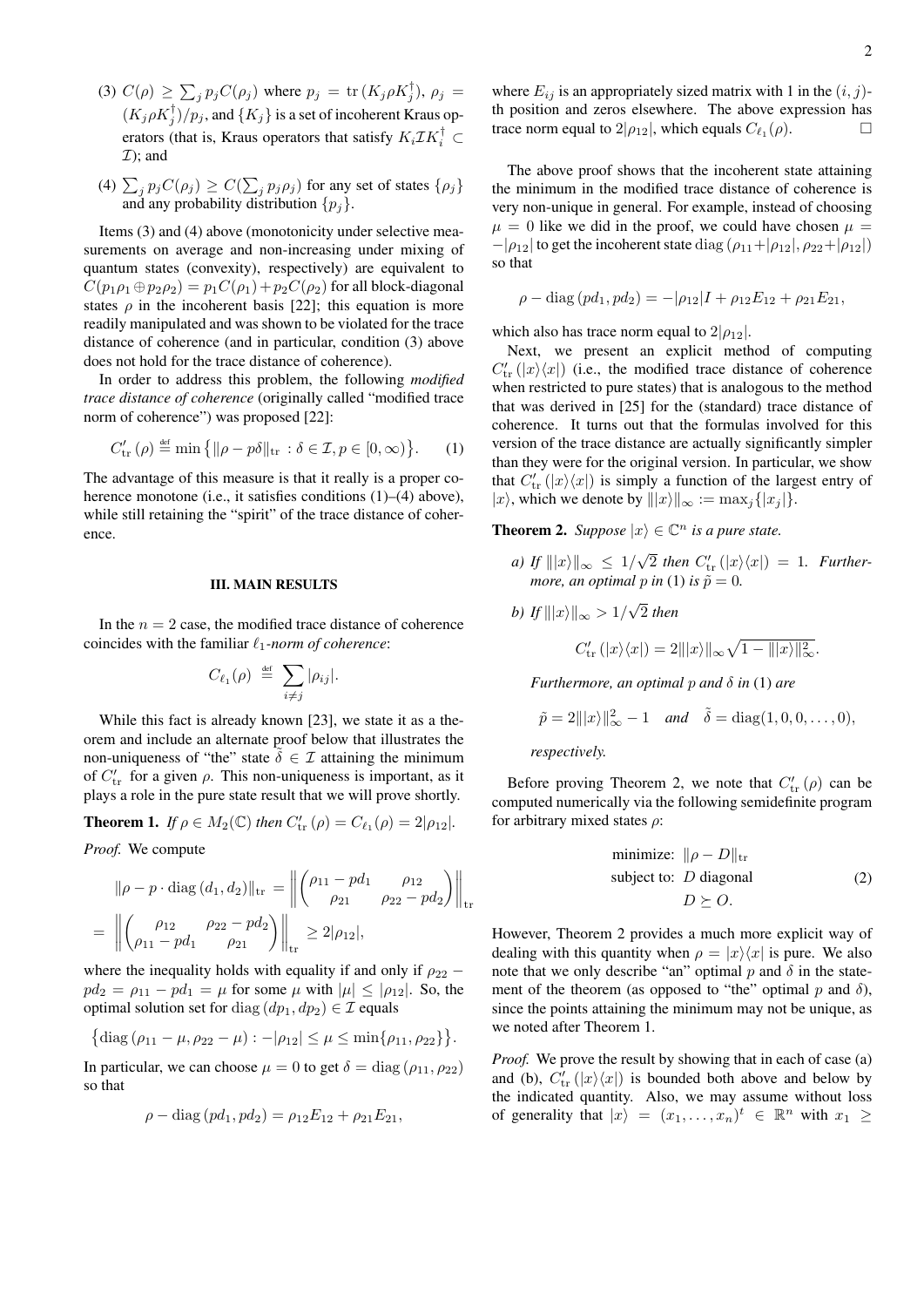$\cdots \geq x_n \geq 0$ . This follows from the fact that the modified trace distance of coherence is invariant under maps of the form  $|x\rangle \mapsto PU|x\rangle$ , where P is a permutation matrix and  $U$  is a diagonal unitary matrix. In particular, this means that  $||x\rangle||_{\infty} = x_1.$ 

In case (a) of the theorem,  $C'_{tr}(|x\rangle\langle x|) \leq 1$  trivially since we can choose  $p = 0$  in definition (1). Similarly, in case (b) we can choose

$$
p = 2x_1^2 - 1
$$
 and  $\delta = diag(1, 0, 0, ..., 0),$ 

as suggested by the theorem, and then we have  $C'_{\text{tr}}(|x\rangle\langle x|) \leq$  $\|\rho - p\delta\|_{\text{tr}}$ . To compute  $\|\rho - p\delta\|_{\text{tr}}$  we note that rank( $\rho$  –  $p\delta$ )  $\leq$  2, and it is straightforward to verify that its non-zero eigenvalues are

$$
\lambda_{\pm} = (1 - x_1^2) \pm x_1 \sqrt{1 - x_1^2},
$$

with corresponding (unnormalized) eigenvectors

$$
\vec{v}_{\pm} = \left( \pm \sqrt{1 - x_1^2}, x_2, x_3, \dots, x_n \right)^t, \tag{3}
$$

respectively. Thus

$$
\|\rho - p\delta\|_{\text{tr}} = |\lambda_+| + |\lambda_-| = 2x_1\sqrt{1 - x_1^2},
$$

which establishes the desired  $C'_{tr}(|x\rangle\langle x|) \leq 2x_1\sqrt{1-x_1^2}$  inequality.

To obtain the opposite inequalities, we use weak duality applied to the semidefinite program (2). In particular, a routine calculation shows that the dual of that semidefinite program has the form

maximize: 
$$
-\langle x | (Y + Y^*) | x \rangle
$$
  
\nsubject to:  $\begin{bmatrix} X & Y \\ Y^* & Z \end{bmatrix} \succeq O$   
\n $||X||, ||Z|| \le 1/2$   
\n $diag(Y) = \vec{0}.$  (4)

Any feasible point that we can find for this dual problem immediately (by weak duality) gives a lower bound on  $C'_{\text{tr}}(|x\rangle\langle x|)$ .

In case (a) of the theorem, we can choose  $X = Z = I/2$ . To see how we choose  $Y$ , first note that there exists a particular pure state  $|y\rangle$  with the property that  $|y_i| = |x_i|$  for all j and  $\langle x|y \rangle = 0$ . To construct such a  $|y\rangle$ , we just need to choose the phases  $e^{i\theta_j}$  of each entry  $y_j$  of  $|y\rangle$ , and we want them to satisfy

$$
\langle x|y\rangle = \sum_{j=1}^{n} e^{i\theta_j} |x_j|^2 = 0.
$$

Well, since  $|x_j|^2 \leq 1/2$  for all j, such phases do indeed exist (this is basically just the triangle inequality—we can choose  $e^{i\theta_1} = 1$  and then choose the other phases so as to work our way back to the origin in the complex plane).

Now that we have  $|y\rangle$ , we choose  $Y = (|y\rangle\langle y| - |x\rangle\langle x|)/2$ . Then (since  $|y_j| = |x_j|$  for all j) we have  $\text{diag}(Y) = \vec{0}$ . Furthermore,  $|x\rangle$  and  $|y\rangle$  are orthogonal, so the eigenvalues of Y are  $\pm 1/2$  and some zeroes, so  $\begin{bmatrix} I/2 & Y \\ Y^* & I \end{bmatrix}$  $Y^*$   $I/2$  $\Big] \geq O$ . Thus all of the constraints of the SDP (4) are satisfied, and the corresponding objective value is

$$
-\langle x|(Y+Y^*)|x\rangle = |\langle x|x\rangle|^2 - |\langle x|y\rangle|^2 = 1 - 0 = 1,
$$

which establishes the desired lower bound  $C'_{tr}(|x\rangle\langle x|) \geq 1$ , and completes the proof of part (a) of the theorem.

On the other hand, in case (b) of the theorem, we can choose  $X = Z = I/2$  and  $Y = (|v_-\rangle\langle v_-| - |v_+\rangle\langle v_+|)/2$ , where  $|v_+\rangle$ is the normalization of the vectors  $\vec{v}_{\pm}$  from Equation (3):

$$
|v_{\pm}\rangle:=\frac{1}{\sqrt{2}\sqrt{1-x_1^2}}\vec{v}_{\pm}.
$$

By construction, Y has eigenvalues  $\pm 1/2$  and some zeroes, so  $\begin{bmatrix} I/2 & Y \\ V^* & I \end{bmatrix}$  $Y^*$   $I/2$  is indeed positive semidefinite. The only other constraint to be checked is that  $\text{diag}(Y) = \vec{0}$ , and this follows from the fact that the entries of  $|v_+\rangle$  and  $|v_+\rangle$  have the same absolute values as each other.

Thus  $X, Y$ , and  $Z$  define a feasible point of the SDP (4), and the corresponding objective value is easily computed to be

$$
-\langle x|(Y+Y^*)|x\rangle = |\langle x|v_{+}\rangle|^{2} - |\langle x|v_{-}\rangle|^{2} = 2x_{1}\sqrt{1-x_{1}^{2}},
$$

which establishes the desired lower bound  $C'_{tr}(|x\rangle\langle x|) \ge$  $2x_1\sqrt{1-x_1^2}$  and completes the proof.

In addition to providing an explicit formula for  $C'_{tr}(|x\rangle\langle x|)$ , Theorem 2 demonstrates that the modified trace distance of coherence may have some limitations as a measure of coherence (despite satisfying the requirements for it to be physically relevant presented in [19]), since it only depends on a the largest entry of  $|x\rangle$  (see Figure 1).

Furthermore,  $C'_{tr}(|x\rangle\langle x|)$  is constant and equal to its maximal value for a very large proportion of the state space. For example, if  $|x\rangle = (1, 1, 0, 0, \ldots, 0)/\sqrt{2}$  and  $|y\rangle = (1, 1, 1, 0, 0, \ldots, 0)/\sqrt{2}$  $(1, 1, 1, \ldots, 1)/\sqrt{n}$  then  $C'_{tr}(|x\rangle\langle x|) = C'_{tr}(|y\rangle\langle y|)$ , which seems very undesirable. Contrast this with the case of the trace distance of coherence, the robustness of coherence, the relative entropy of coherence, the the  $\ell_1$ -norm of coherence, all of which attain their maximum values only at the pure states  $|x\rangle \in \mathbb{C}^n$  with  $|x_j| = 1/\sqrt{n}$  for all j.

This problem does not present itself in dimension  $n = 2$ , since every pure state  $|x\rangle \in \mathbb{C}^2$  has  $|||x\rangle||_{\infty} \ge 1/\sqrt{2}$ . However, in higher dimensions,  $C'_{tr}(|x\rangle\langle x|)$  provides no information whatsoever on the vast majority of pure states, since concentration of measure (see [26], for example) says that the proportion of pure states with  $||x\rangle||_{\infty} \ge 1/\sqrt{2}$  decreases exponentially in the dimension, and these are the only pure states with  $C'_{tr}(|x\rangle\langle x|) \neq 1$ . The following theorem quantifies this observation explicitly.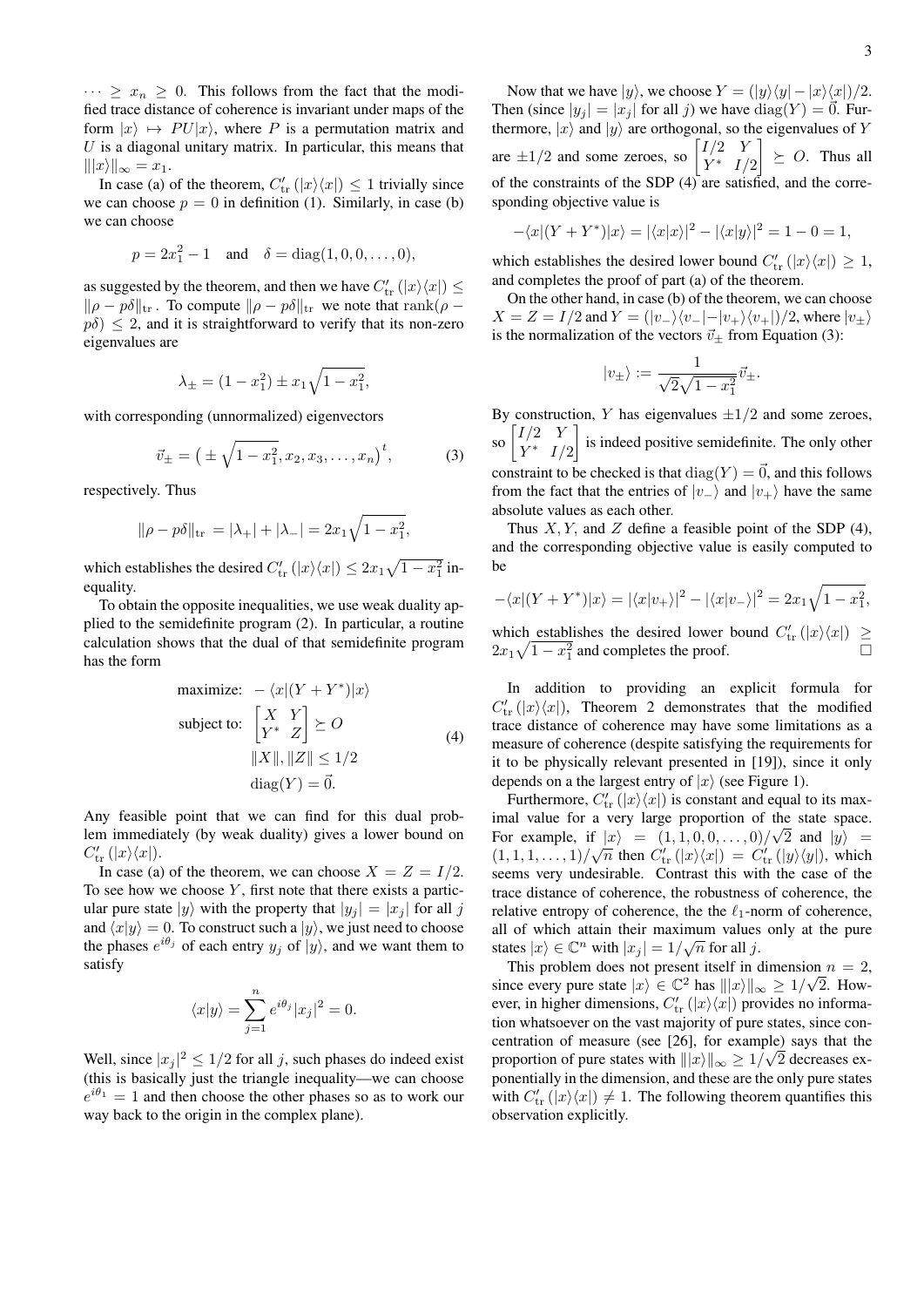

FIG. 1:  $C'_{tr}(|x\rangle\langle x|)$  as a function of  $|||x\rangle||_{\infty}$ .

Theorem 3. *The proportion (with respect to uniform Haar measure) of pure states*  $|x\rangle \in \mathbb{C}^n$  *for which*  $C'_{tr}(|x\rangle\langle x|) = 1$ *is exactly*  $1 - n/2^{n-1}$ *.* 

For example, this theorem says that already in dimension  $n = 19$ , over 99.99% of pure states (chosen according to uniform Haar measure) have  $C'_{tr}(|x\rangle\langle x|) = 1$  (see Figure 2).



FIG. 2: The proportion of pure states  $|x\rangle \in \mathbb{C}^n$  with  $C'_{tr}(|x\rangle\langle x|) =$ 1, for values of  $n$  ranging from 2 to 20. Notice the log scale on the y-axis.

*Proof of Theorem 3.* One way of generating Haar-uniform pure states  $|x\rangle \in \mathbb{C}^n$  is to independently generate  $2n N(0, 1)$ distributed (i.e., normal-distributed with mean 0 and variance 1) random variables  $y_1, y_2, \ldots, y_n, z_1, z_2, \ldots, z_n$  and then set [27]

$$
|x\rangle = \frac{(y_1 + iz_1, y_2 + iz_2, \dots, y_n + iz_n)}{\|(y_1 + iz_1, y_2 + iz_2, \dots, y_n + iz_n)\|}.
$$

 $\sqrt{|y_1|^2+|z_1|^2} \ge 1/\sqrt{2}$ , which is equivalent to To start, we compute the probability that  $|x_1|$  :=

$$
|y_1|^2 + |z_1|^2 \ge (|y_2|^2 + \cdots + |y_n|^2) + (|z_2|^2 + \cdots + |z_n|^2).
$$

The sum of the squares of k independent  $N(0, 1)$ -distributed random variables follows a chi-squared distribution with  $k$  degrees of freedom (facts like this one are contained in standard mathematical statistics textbooks like [28]), so we are asking exactly for  $P(X \ge Y)$ , where  $X \sim \chi_2^2$  and  $Y \sim \chi_{2n-2}^2$ . Then

$$
P(X \ge Y) = P\left(\frac{X}{Y} \ge 1\right) = P\left(\frac{X/2}{Y/(2n-2)} \ge n-1\right).
$$

Well,  $\frac{X/2}{Y/(2n-2)}$  follows an F-distribution with 2 and 2n – 2 degrees of freedom, which is known to have probability density function

$$
f_{2,2n-2}(x) = \left(\frac{n-1}{x+n-1}\right)^n.
$$

Thus we conclude that

$$
P(|x_1| \ge 1/\sqrt{2}) = P\left(\frac{X/2}{Y/(2n-2)} \ge n-1\right)
$$
  
= 
$$
\int_{n-1}^{\infty} f_{2,2n-2}(x) dx
$$
  
= 
$$
-\left(\frac{n-1}{x+n-1}\right)^{n-1} \Big|_{n-1}^{\infty}
$$
  
= 
$$
1/2^{n-1}.
$$

Since the *n* events  $\{|x_j| \geq 1/2\}$ √  $\overline{2}$  have the same probability regardless of  $j$  and are mutually exclusive, we conclude that

$$
P(\max_{j} \{|x_j|\} \ge 1/\sqrt{2}) = nP(|x_1| \ge 1/\sqrt{2}) = n/2^{n-1},
$$

so the probability that  $|x_j| \leq 1/2$ √ 2 for all  $j$  (and thus  $C'_{tr}(|x\rangle\langle x|) = 1$ ) is  $1 - n/2^{n-1}$ .

#### IV. HIGHER-RANK DENSITY MATRICES

The modified trace distance of coherence behaves more like one might naïvely expect on general mixed states, but a similar "almost-constant" phenomenon seems to occur if we fix the rank of the density matrices (not necessarily equal to 1) and let the dimension grow. For example, Figure 3 illustrates what proportion of density matrices  $\rho$  (again, with respect to uniform Haar measure [29]) of a given rank in a given dimension have  $C'_{tr}(\rho) = 1$ .

Numerically it seems that approximately 50% of states  $\rho \in M_n(\mathbb{C})$  with rank $(\rho) \leq n/3$  have  $C'_{tr}(\rho) = 1$ . These numerics were computed using the YALMIP [30] optimization package for MATLAB, and our code for computing the modified trace distance of coherence can be downloaded from [31].